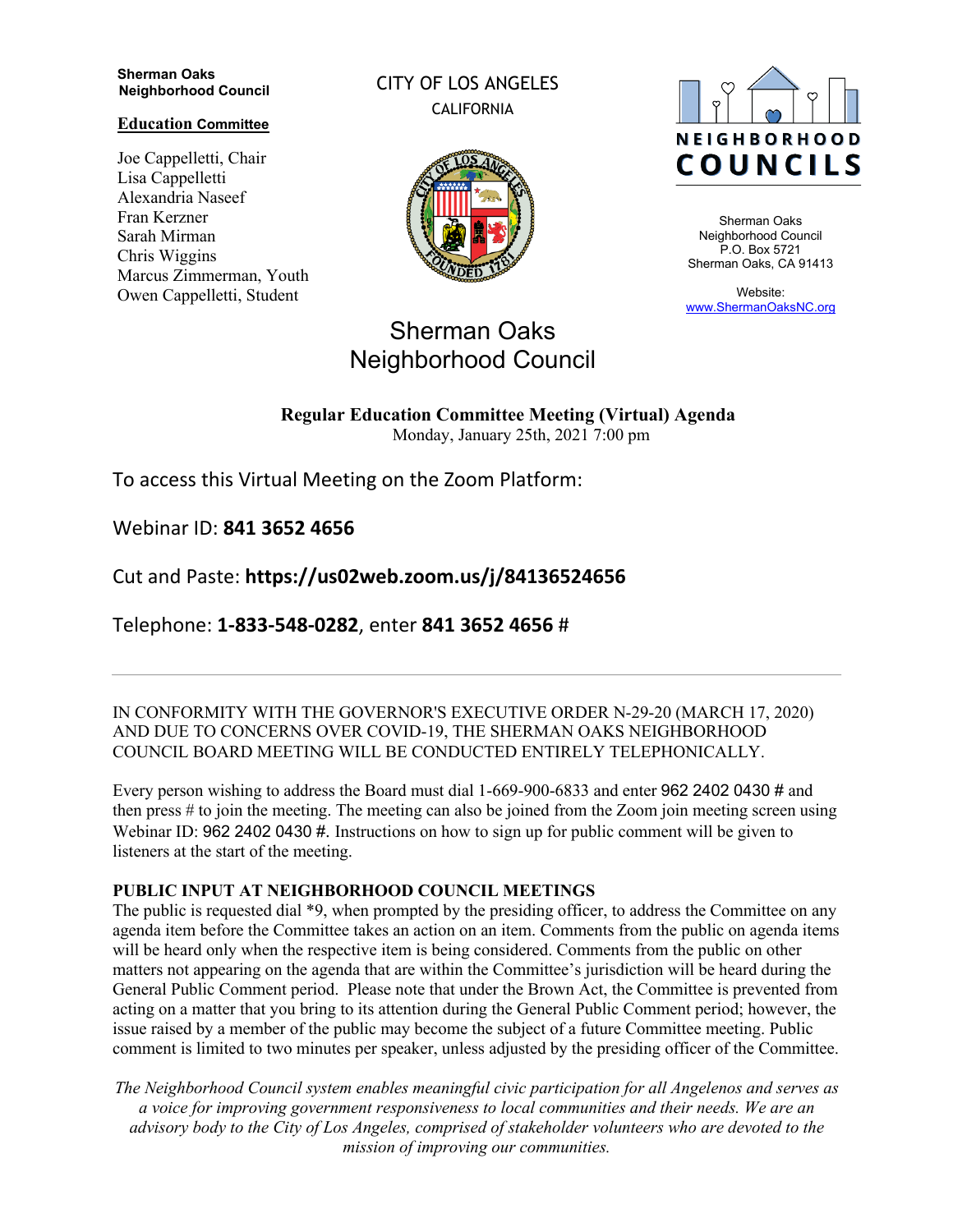Sherman Oaks Neighborhood Council Regular Education Committee Meeting Agenda, Thursday, July  $9<sup>th</sup>$ , 7 pm Page 2

# **I. CALL TO ORDER & ROLL CALL**

- a. Call to Order by Chair Joe Cappelletti
- b. Roll Call

## **II. ADMINISTRATIVE MOTIONS**

Approval of the Minutes of the November 12th Education Committee

## **III. COMMENTS BY PUBLIC OFFICIALS**

#### **IV. CHAIR'S REPORT**- General Updates

Committee Progress: Chris – Tutoring Lisa – Speakers – UPDATE ON FEBRUARY 27TH EVENT Sarah – Book series Alexandria – Additional information on committee updates.

#### **V. MOTIONS – NONE**

#### **VI. GENERAL PUBLIC COMMENT ON NON-AGENDA ITEMS**

#### **VII. EDUCATION COMMITTEE BUSINESS** Outreach to future speakers Coordination of Tutoring Program

# **VIII. ADJOURNMENT**

#### **THE AMERICAN WITH DISABILITIES ACT**

As a covered entity under Title II of the Americans with Disabilities Act, the City of Los Angeles does not discriminate on the basis of disability and upon request will provide reasonable accommodation to ensure equal access to its programs, services, and activities. Sign language interpreters, assisted listening devices, or other auxiliary aids and/or services may be provided upon request. To ensure availability of services, please make your request at least 3 business days (72 hours) prior to the meeting by contacting the Department of Neighborhood Empowerment by calling (213) 978-1551 or email: NCsupport@lacity.org

#### **PUBLIC ACCESS OF RECORDS**

In compliance with Government Code section 54957.5, non-exempt writings that are distributed to a majority or all of the board in advance of a meeting may be viewed at our website: www.ShermanOaksNC.org or at the scheduled meeting. In addition, if you would like a copy of any